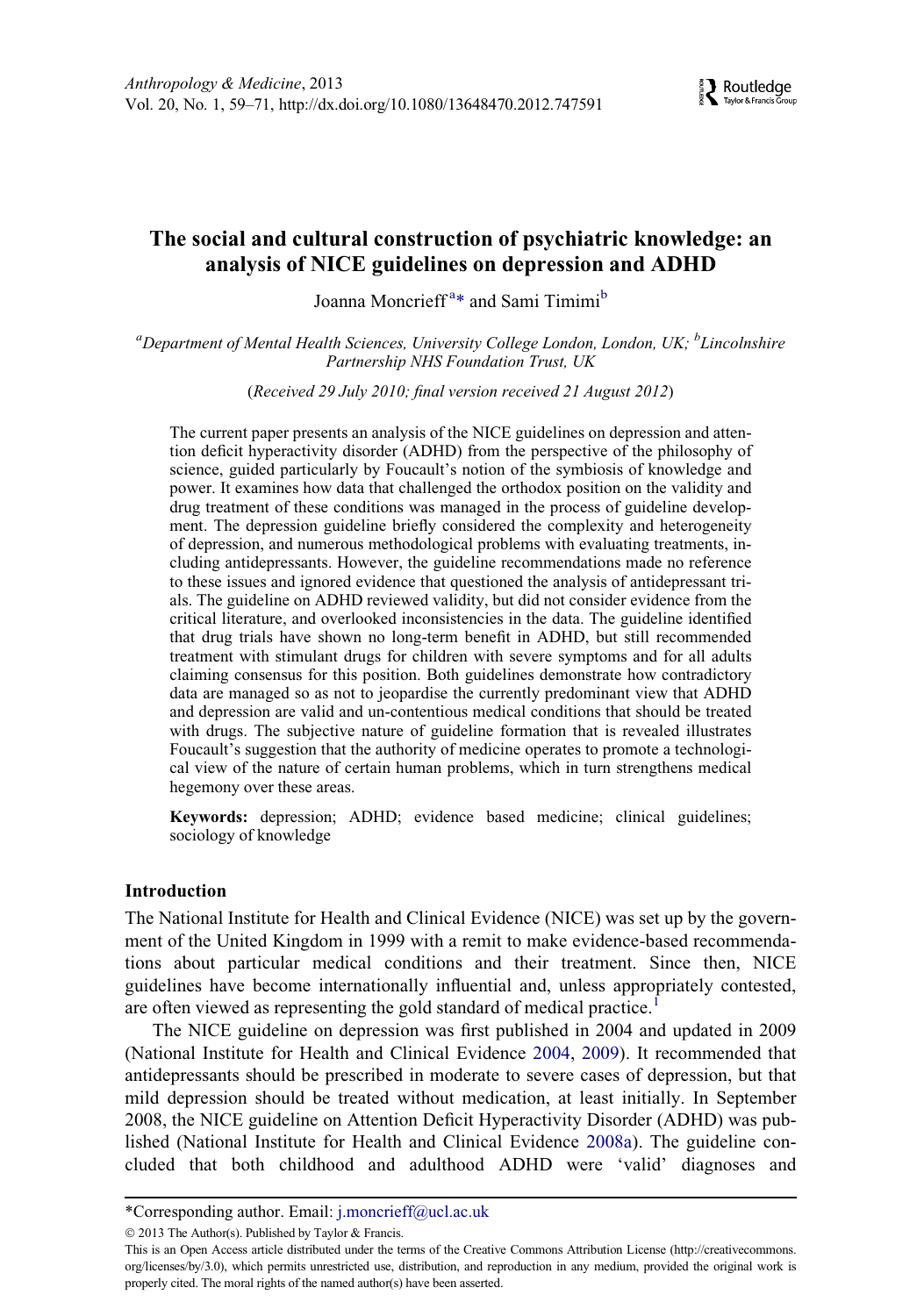recommended that stimulant drugs should be the initial treatment for all adults with ADHD and children with the most severe symptoms.

The increasing popularity of clinical guidelines reflects political changes in western systems of healthcare delivery, and the changing nature of professional power (Harrison [1996\)](#page-10-0). Organisations now frequently require healthcare to be delivered according to guideline recommendations, for example, restricting professional autonomy. Research, however, has highlighted the 'divergence and conflict' present within the process of guideline formation (Moreira [2005\)](#page-11-3). In other areas, it has been shown how guidelines privilege certain forms of knowledge and research designs above others (Lambert [2006;](#page-11-4) Goldenberg [2006\)](#page-10-1), and they often ignore the social and political influences on the formation and interpretation of evidence (Goldenberg [2006](#page-10-1)). Empirical studies of the process of formation of guidelines confirm that factors other than evidence influence the content and recommendations, including physician enthusiasm (Jenkings and Barber [2004\)](#page-10-2), previous practices (Landesman [2006\)](#page-11-5) and political acceptability (Moreira [2005](#page-11-3)).

Philosophers of science and knowledge have long questioned the idea of objective, value-free, scientific knowledge that is embodied in clinical guidelines. They have pointed out that knowledge is shaped by local and historical circumstances (Kuhn [1970;](#page-11-6) Pickering [1992;](#page-11-7) Latour [1987\)](#page-11-8), and that it reflects the moral and political values of the society in which it is produced, as well as the interests of particular groups within that society (Kuhn [1970](#page-11-6); Feyerabend [1975](#page-10-3); Proctor [1991](#page-11-9)). Foucault's examination of the emergence of modern psychiatry indicates that psychiatric knowledge, in particular, represents moral and political values that have been 'overlaid by the myths of positivism' (Foucalt [1965,](#page-10-4) 276). Foucault used psychiatric knowledge to illustrate the association of knowledge and power. It is the 'medical authority' of the psychiatric profession, which 'functions as power, well before it functions as knowledge' (Foucault [2006](#page-10-5), 3) that enables it to define what counts as knowledge in psychiatry. This knowledge in turn 'founds the rights of this power' (Foucault [2006,](#page-10-5) 346).

The current paper presents a systematic examination of the process of guideline formation, using the guideline documents themselves, and some direct process data (see below). The analysis focuses on how NICE managed information that contradicted or challenged the currently predominant view that depression and ADHD are valid concepts and that the disorders they represent can be successfully treated with drugs. The analysis illustrates the way that psychiatric knowledge is shaped more by human interests and power dynamics than objective data.

#### Methods

From its inception, NICE offered that any interested groups or organisations could become registered 'stakeholders'. Stakeholder groups are invited to comment on a draft of guidelines relevant to their interests prepared by a Guidelines Development Group, made up of invited experts and service user representatives. The Guideline Development Group considers these comments during the process of formulating the final draft of the guidelines and makes a detailed response to the stakeholders about the comments submitted.

The authors of the current paper were involved in commenting on drafts of the depression and ADHD guidelines on behalf of the Critical Psychiatry Network, a registered stakeholder.<sup>[2](#page-9-1)</sup> One of the authors (ST) also participated in a 'conference of experts', organised by the NICE Guideline Development Group to inform the development of the ADHD guideline. The Full guideline itself, as well as the draft version, can be also viewed as process data, since they describe what evidence was selected for consideration by the Guideline Development Group, what evidence was omitted, and how this evidence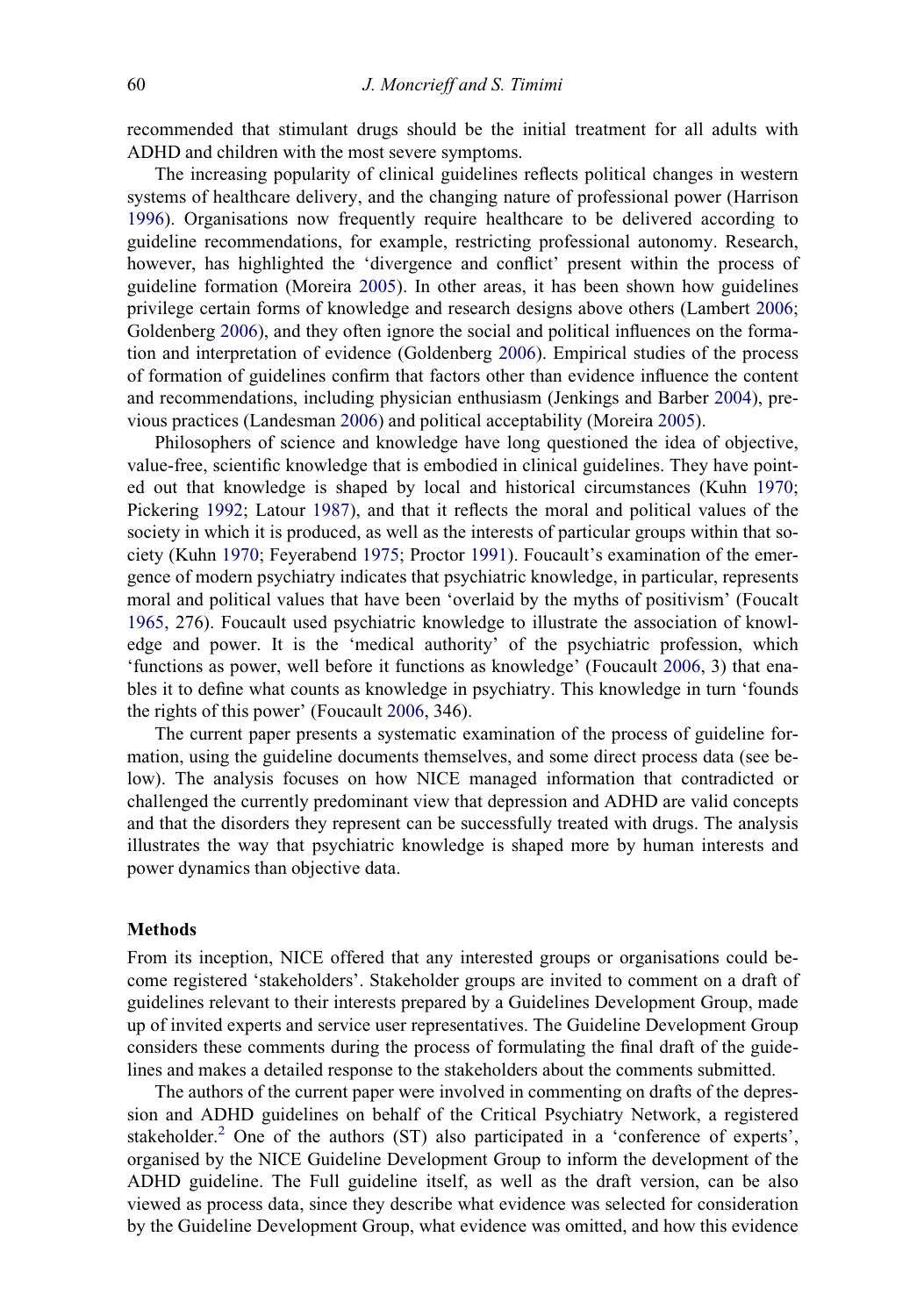was managed in relation to the final recommendations. The current paper is based on an in-depth analysis of the guideline documents, the NICE response to the Critical Psychiatry Network's contributions (hereafter referred to as the stakeholder contributions), and the experience of the second author during and after the guideline conference.

### Management of conceptual and evidential issues in the Depression Guideline

### Discussion of conceptual issues

In sections dealing with the concept of depression, the NICE guideline acknowledges that there are some difficulties in defining the term, and in categorising severity, but these difficulties and their implications are not examined in depth and do not influence subsequent discussions or recommendations. The presence of some discussion, however cursory, allows the guideline to claim that the question of validity has been covered, without jeopardising the subsequent analysis and conclusions.

The introduction of the guideline states that 'Distinguishing the mood changes between major depression and those occurring "normally" remains problematic' (National Institute of Health and Clinical Excellence 2004, 14) and later that 'the initial presentation and form of depressive illness varies considerably' (National Institute of Health and Clinical Excellence 2004, 15), pointing out that symptoms include opposite physiological states such as increased and reduced sleep and increased and reduced appetite. When discussing diagnosis, the guideline notes that although the introduction of diagnostic criteria has improved the reliability of diagnosis, 'there has been no parallel improvement in the validity of diagnosis' (19). Later in this section it is suggested that

there is increasing concern that 'depression' may be too heterogeneous in biological, psychological and social terms to enable clarity on which specific interventions will be effective – for which problem, for which person, and in which context. (19)

Despite the uncertainty expressed in these quotations, the guideline did not consider any critical literature on the validity of the concept of depression, despite references being provided in the stakeholder submissions (Pilgrim and Bentall [1999](#page-11-10); Dowrick [2004\)](#page-10-6).

The Guideline recommendations categorise depression into 'mild', 'moderate' and 'severe,' based on the tenth edition of the International Classification of Disease (ICD-10) (World Health Organisation [1990\)](#page-12-0) and treatment recommendations are based on this subdivision. ICD-10 defines categories of severity according to how many concurrent symptoms are present. The guideline goes on to suggest that

it is doubtful whether the severity of a depressive illness can realistically be captured in a single symptom count, although there is some evidence for this. (Faravelli et al. [1996,](#page-10-7) 19)

The paper it cites as evidence in this sentence shows that the number of symptoms does not correlate with the severity of a depressive disorder when severity is measured by non-symptom count approaches such as measures of global clinical state and functioning (Faravelli et al. [1996\)](#page-10-7).

### Resolving conflicting evidence: drug treatment of depression

In a similar approach, NICE discusses the methodological problems of antidepressant trials in the Full Guideline, discussing at some length publication bias, infringement of the double blind, and uncertainty about the generalisability of trial subjects. The guideline then moves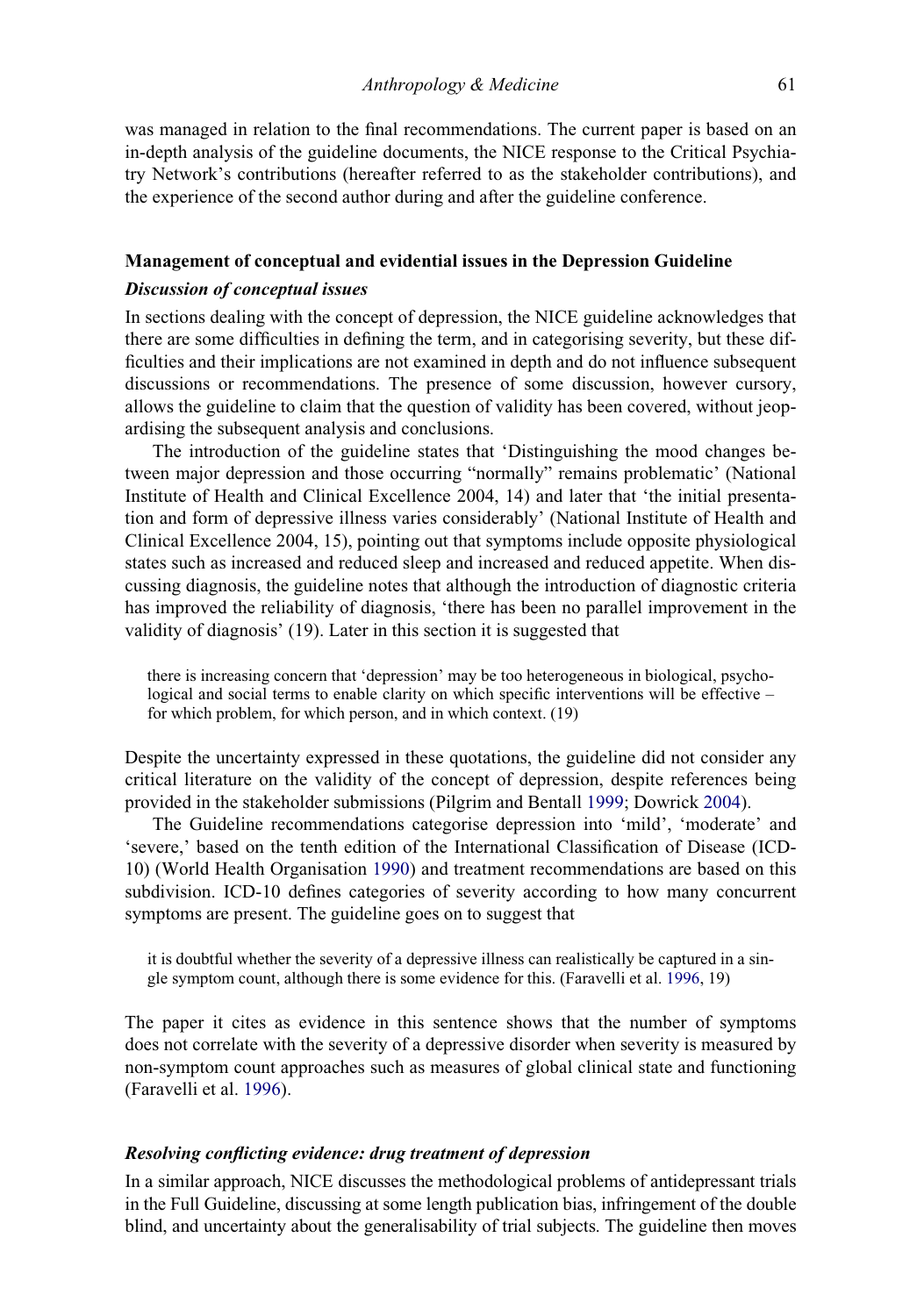on without probing too far into the implications of these problems. These, and other issues relating to methodological problems in trials that were raised in the stakeholder submission, were either not commented on or given a brief and superficial response in the guideline development group's reply to comments submitted for the first version of the Guideline produced in 2004. No response was ever made to comments made in the stakeholder submission for the revised Depression guideline published in 2009. Hence, NICE did not explain why studies that showed that early detection of depression did not improve outcome, and well-known negative antidepressant studies and meta-analyses were not cited, and it did not engage with comments made about the inconsistency of its claims about severity and antidepressant response. These failures to include significant material allowed NICE to present clear and unambiguous recommendations on drug treatment.

The most important point made in the stakeholder submission on the draft guidelines concerned the presentation of data from the meta-analysis of placebo controlled trials of SSRI antidepressants conducted by NICE, in particular the use of categorical data. In this analysis, reduction in depression rating scale scores over the course of treatment were slightly greater in people taking SSRIs, but the guideline authors considered that, although statistically significant, the differences were so small that they were 'unlikely to be of clinical significance' (National Institute of Health and Clinical Excellence 2004, 169). The guideline went on to present data on response rates, which were interpreted as showing statistically and clinically significant differences. However, these response rates were produced by categorising the same data on depression rating scale scores that, when examined as a continuous variable, had produced the findings that were considered to be of no clinical significance. In the introductory section of the Full Guideline it is acknowledged that categorising data can create an 'artificial boundary' with patients just over the cut-off score often being clinically indistinguishable from those just under the cut-off' (National Institute of Health and Clinical Excellence 2004, 38). Despite this statement, the major recommendations that relate to the use of antidepressants (SSRIs) in the NICE guideline were based on the analysis of response rates. In the stakeholder submission, a detailed statistical example was presented, using hypothetical data, to demonstrate how differences in mean scores can be inflated by the categorisation of data using an arbitrary cut off score (Kirsch and Moncrieff [2007\)](#page-11-11). In its response to the stakeholder's comments, the guideline development group, which made some sort of response to every other comment, left this box blank. No changes were made to the use and interpretation of categorical data in the final guideline.

In a similar manner, whilst NICE admits that patients with mild depression should be treated without antidepressants, it recommends that those with moderate or severe depression should receive medication. The Full guideline, however, admitted that there is little evidence with which to relate antidepressant effects to severity levels (National Institute of Health and Clinical Excellence 2004, 163), and NICE's own meta-analysis, found that differences between antidepressants and placebo were greatest in the middle category of severity, not the highest. The recommendations of the Guideline, therefore, do not reflect the evidence presented, and other contradictory evidence highlighted in the Stakeholder submission was not cited.

# Management of conceptual and evidential issues in the guideline for attention deficit hyperactivity disorder

### Conflicts of interest

The Guideline Development Group that produced the NICE guidelines on ADHD was made up of academic psychiatrists and others known to be strident advocates of the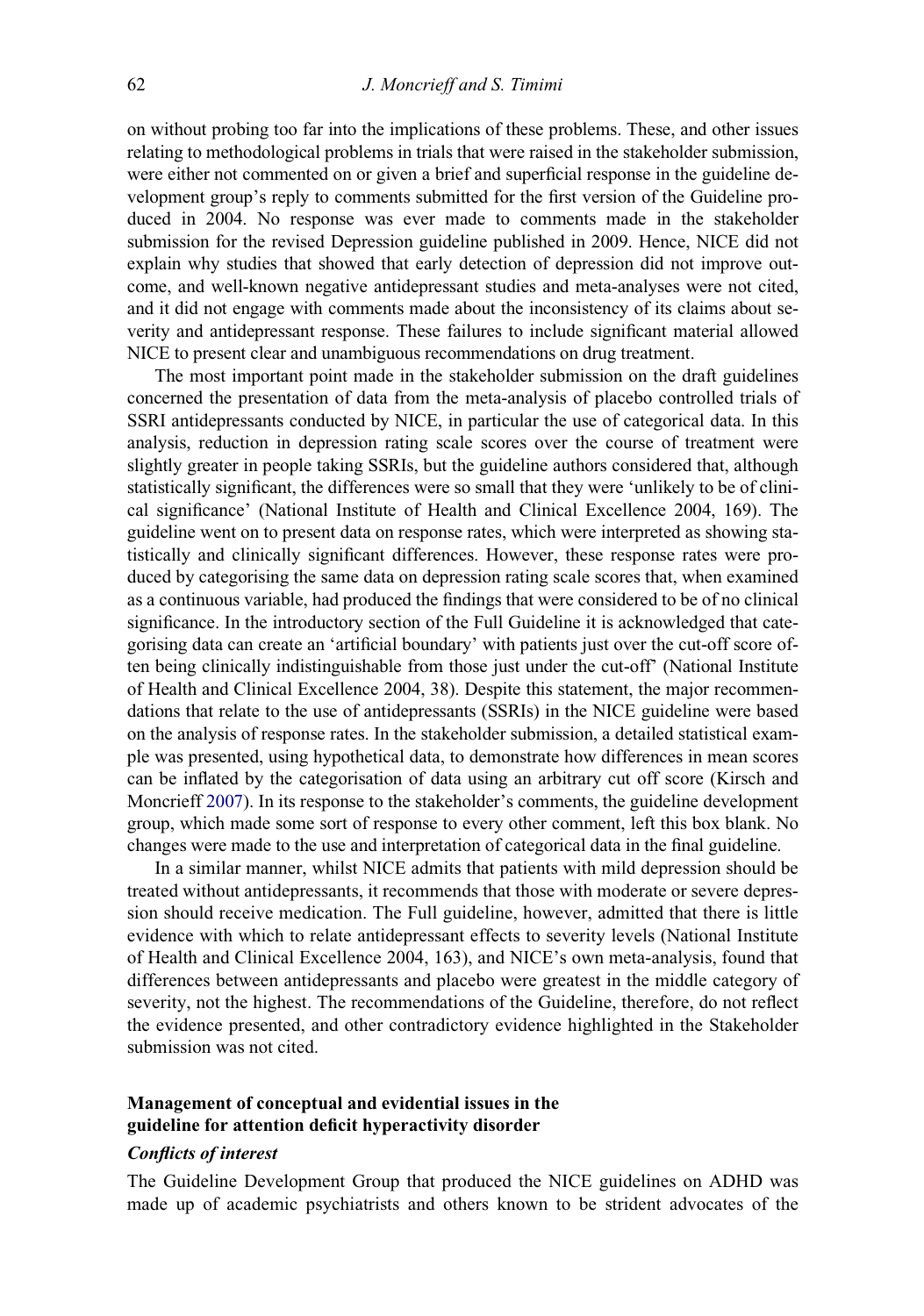concept of ADHD, including the foremost exponent of the diagnosis of 'adult ADHD' in the United Kingdom. Much of the research cited in the guideline was conducted by a small number of researchers including members of the Guideline Development Group and their associates and several members of the group declared financial interests involving pharmaceutical companies.

# Representing dissent

During the early stages of guideline development, what was then referred to as a 'conference of experts' was set, at which one of the authors of this paper, was asked to participate (ST). ST stated, prior to accepting the invitation that he feared that he would be used as the 'token' critic to enable NICE to state that they had represented a cross-section of professional opinion, and was reassured that this would not be the case. During the meeting, which was supposed to focus on the validity of the diagnosis, ST presented a detailed argument, that the neurodevelopmental model of ADHD could not be supported by existing evidence. The questions from the guideline development group following this presentation, did not focus on any of the content of the presentation, but instead was dominated by repetitive questioning about whether or not ST had ever prescribed stimulants. Despite ST providing only qualified assent to this question, in that he pointed out that he had not initiated a prescription of stimulants for a new patient for many years, the Full Guideline described the meeting as a 'consensus conference' and the report emphasises repeatedly the agreement and 'unanimity' between participants, particularly with regard to the Guideline recommendation for the drug treatment of children with severe symptoms (National Institute for Health and Clinical Excellence 2008a, 119). As ST was the sole practising clinician invited to the conference who had a critical view of the concept of ADHD and its treatment, the admission that he had prescribed stimulants appears to be the basis for this claim of consensus. The conference report plays down the level of disagreement between him and other attendees, and thus misrepresents his views on stimulant treatment, claiming consensus and unanimity where there was none.

#### Dealing with controversy and inconclusive evidence: validity of ADHD

As for depression, the recommendations section of the Full Guideline and the Quick Reference Guide on ADHD make no reference to there being any concern or controversy over the concept of ADHD. However, the text of the Full Guideline discusses the issue of validity at length. Although it concludes that ADHD is an easily identifiable, discrete disorder that responds to specific treatments, it acknowledges that:

The use of the diagnosis of ADHD has been the subject of considerable controversy and debate and the diagnosis itself has varied across time and place as diagnostic systems have evolved. (National Institute for Health and Clinical Excellence 2008a, 106)

Despite this caveat, the Full Guideline includes no references drawn from authors who are critical of the concept of ADHD, and issues such as the cross-cultural validity, gender disparity, and social class distribution of ADHD were largely ignored. Moreover, there is no agreement about what level of symptoms could be expected as a baseline in children or adults without the disorder. Despite this, even by its own standards, the guideline provides little evidence that ADHD satisfies the validity criteria specified, and, like the depression guideline, it glosses over apparent problems and often fails to mention contradictory data.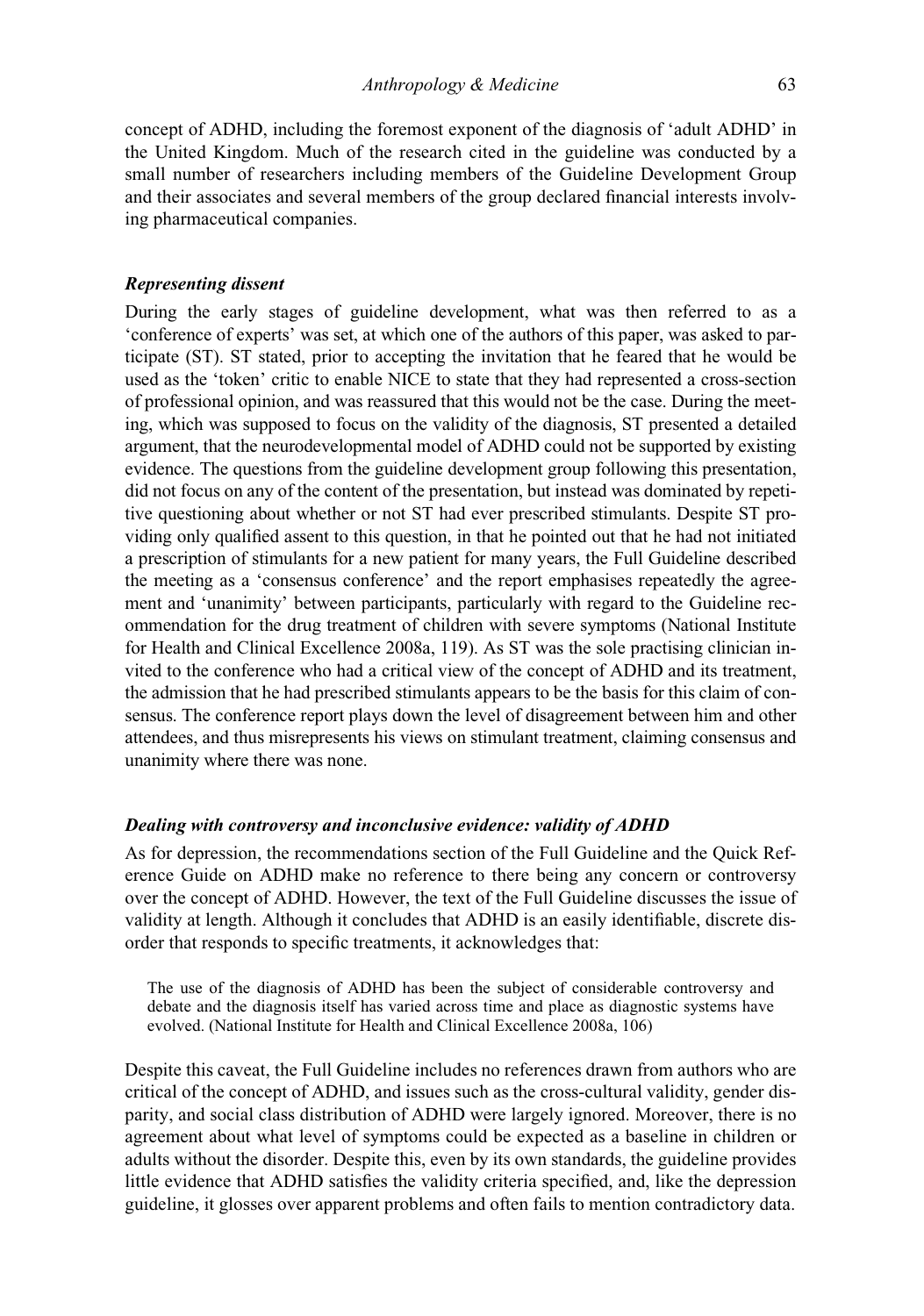The guideline specifies the following validity criteria: that the symptoms of ADHD (as specified in diagnostic systems such as the ICD 10, and the American Diagnostic and Statistical Manual version IV) should cluster together and be distinguishable from normal variation and other psychiatric conditions; that symptoms are associated with significant clinical or social impairments; that symptoms are associated with a characteristic temporal pattern or outcome and that there is 'consistent' evidence of genetic, environmental or neurobiological risk factors.

The guideline development group reviewed studies using factor analysis and latent class analysis of symptoms of behavioural disorders in children. The majority of studies using factor analysis found that ADHD symptoms 'represent separate but correlated factors from oppositional and conduct problems' (National Institute for Health and Clinical Excellence 2008a, 102). However, the Guideline does not mention that two large studies using Latent Class Analysis failed to find a clear distinction (Sondeijker et al. [2005](#page-12-1); van Lier et al. [2003](#page-12-2)). Other literature, not considered in the Guideline, suggests that it is also difficult to distinguish ADHD in children and adolescents from depression, obsessive-compulsive disorder and anxiety (Jensen, Martin, and Cantwell [1997](#page-10-8)) and that about two thirds of children diagnosed with ADHD have a co-morbid diagnosis (Dulcan and Benson [1997\)](#page-10-9).

The Guideline concludes that it is also difficult to distinguish ADHD from the normal spectrum of behaviour, since there is much overlap between people with and without the diagnosis in terms of symptoms or behaviours: 'Most analytic approaches are unable to make a clear distinction between the diagnosis of ADHD and the continuous distribution of ADHD symptoms in the general population' (National Institute for Health and Clinical Excellence 2008a, 104).

Some of the extensive literature on the association between ADHD and a variety of impairments including academic, familial, social and behavioural impairments are presented in the Guideline, which concludes that a 'high level of ADHD symptoms is associated with impairment in multiple domains' (National Institute for Health and Clinical Excellence 2008a, 107). However, it failed to cite any evidence that symptoms, rather than the diagnosis, are associated with impairments. Since the diagnostic criteria for ADHD require the presence of 'significant levels of impairment' (National Institute for Health and Clinical Excellence 2008a, 96), studies that report impairments in people diagnosed with ADHD are simply tautological. The evidence reviewed also demonstrates the difficulties of distinguishing the role of ADHD and co-morbid conduct disorder. Although some studies cited suggest that a diagnosis of ADHD is independently associated with impairments (Frick et al. [1991](#page-10-10); Mannuzza 2004), many more studies, some cited and some not, suggest that co-morbidity with conduct disorder, together with adverse environmental conditions (such as socio-economic disadvantage, maternal depression, and marital discord), rather than ADHD severity, are associated with the most adverse outcomes (Barkley et al. [2004](#page-10-11); Fergusson, Horwood, and Ridder [2007;](#page-10-12) Biederman et al. [1996;](#page-10-13) Lee and Hinshaw [2004](#page-11-12)).

The Guideline emphasises the stability of symptoms throughout childhood as evidence that the disorder has a characteristic pattern and outcome. However, three of the four studies cited show only 'moderate' stability, which is represented, for example, by a correlation of only 0.5 between symptoms at different ages (Price et al. [2005\)](#page-11-13).

As far as aetiological factors are concerned, NICE follows prominent academics in the world of child psychiatry, by implicitly referring to ADHD as a 'neurodevelopmental disorder' (i.e. a disorder of the development of the nervous system), suggesting for example, that '...ADHD may be viewed as one component of a general propensity to neurodevelopmental problems' (National Institute for Health and Clinical Excellence 2008a, 103).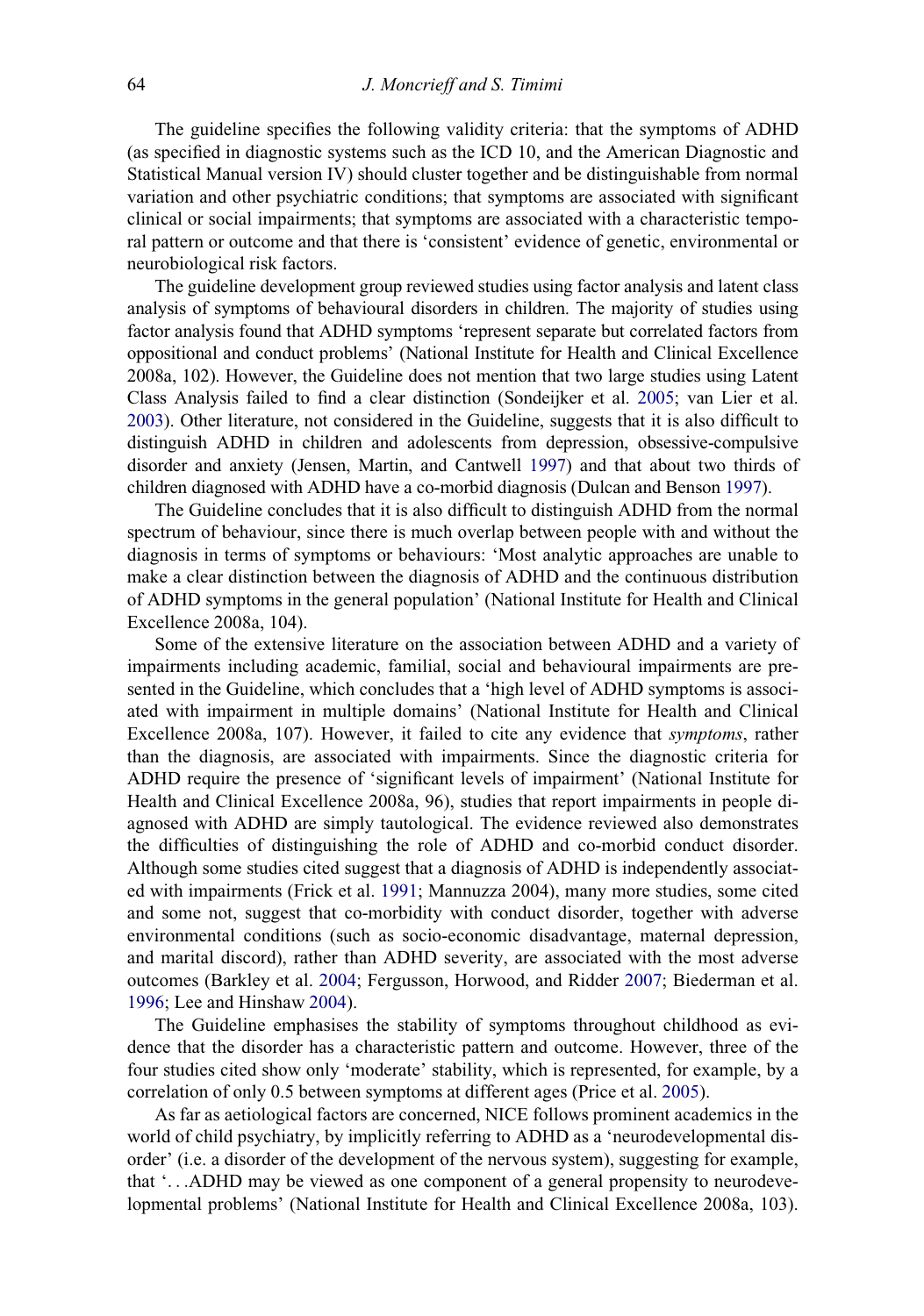Genetic and neuroimaging studies are cited to support this position, but other statements appear to contradict this view. In the introduction to the Full Guideline, for example, NICE acknowledges that: 'Nevertheless, the disorder remains one that is defined at a behavioural level, and its presence does not imply a neurological disease' (National Institute for Health and Clinical Excellence 2008a, 15) and 'the diagnosis of ADHD does not imply a medical or neurological cause' (National Institute for Health and Clinical Excellence 2008a, 28).

In any case, the research cited only provides evidence of a weak genetic link, and no data are presented that could exclude confounding factors, or confirm the specificity of the associations described. The review of genetic studies concludes that: 'As with all other types of risk factors associated with ADHD, the individual genetic variants associated with the disorder are neither sufficient nor necessary to cause it, but contribute a small increase to the overall risk for ADHD' (111). The Guideline Development Group did not consider criticisms of the genetic studies, however, including possible confounding with co-morbid conditions such as learning disability and the fallacy of the 'Equal Environment Assumption' in twin studies (the assumption that identical and non identical twins have equivalent environmental influences) (Joseph [2003\)](#page-10-14).

NICE notes the lack of consistency found in neuroimaging studies, which suggests that numerous brain regions may be implicated, with little replication of regions between studies. The guidelines also notes that 'it was not possible to include or exclude the role of medication in the observed changes to brain volume and structure' (National Institute for Health and Clinical Excellence 2008a, 110), but there is no comment on other possible confounders such as intelligence, or on the overlap with findings in other psychiatric conditions.

The guideline also concludes that there is a positive association with a large number of familial and environmental adversity indicators, including prenatal maternal stress, early deprivation, maltreatment, sexual abuse, large family size, paternal criminality, maternal mental disorder, foster care placement, and some dietary components. Again, however, no evidence is offered that any of these factors are specific to ADHD, as opposed to say conduct disorder, and the large number of associated factors suggests that no specific cause has actually been identified. If everything causes ADHD, then in fact we know nothing about what causes it.

# Managing a lack of evidence: adult ADHD

Since adult ADHD is a recent construct, NICE might be expected to consider the issue of validity particularly closely. Instead, the Guideline accepts the diagnosis with little question. First, the guideline cites one meta-analysis suggesting that 15% of children with ADHD continued to fulfil diagnostic criteria at age 25 (Faraone, Biederman, and Mick [2006\)](#page-10-15). It continues:

The profile of symptoms may alter with a relative persistence of inattentive symptoms compared with hyperactive-impulsive symptoms; however the evidence base for this conclusion is poor and based on the analysis of developmentally inappropriate measures of hyperactivity-impulsivity in adults. The GDG (guideline development group) concluded that there is currently insufficient evidence to warrant a different diagnostic concept in childhood and in adulthood. (National Institute for Health and Clinical Excellence 2008a, 108)

Somewhat unusually, this, the main section supporting the validity of adult ADHD, does so on the basis of a lack of evidence that the concept of adult ADHD is different to childhood ADHD, offering no positive evidence of direct links between the two conditions.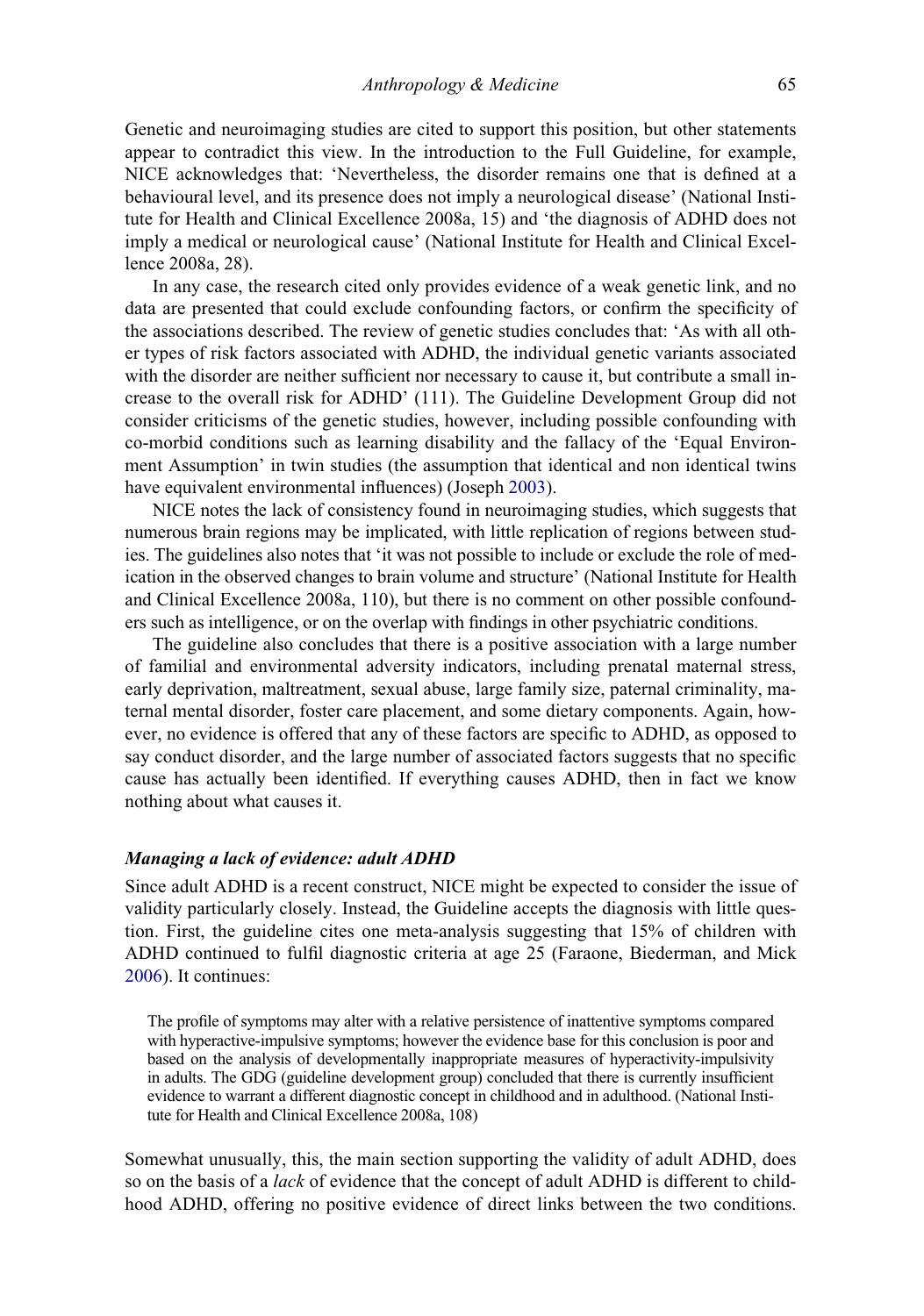There is also little acknowledgement that ADHD has its origins as a childhood disorder and that concepts such as impulsivity and hyperactivity were originally defined as developmental problems, their applicability to adults remaining uncertain.

The only criterion of validity that was examined in relation to adult ADHD was whether it can be distinguished from other common adult psychiatric disorders. The Guideline notes the overlap between symptoms suggested to be characteristic of adult ADHD and symptoms of various personality disorders (National Institute for Health and Clinical Excellence 2008a, 102, and 129–30) and cites the United States National Comorbidity study that found substantially increased rates of mood disorders, anxiety disorders, substance use and impulse control disorders in people diagnosed with adult ADHD (Kessler et al. [2006\)](#page-11-14). No evidence is presented that suggests that adult ADHD can be distinguished from any of these overlapping conditions.

#### Selecting the evidence: the use of stimulants

In common with the depression guideline, and with other systematic reviews of ADHD medication treatment (Schachter et al. [2001;](#page-12-3) King et al. [2006](#page-11-15)), the NICE review notes the inadequate reporting of drug trial methodology, possible publication bias, limited reliability of results, inadequate data regarding adverse events, and lack of evidence of long-term benefit, concluding that the evidence does not support using medication as a first line treatment for mild or moderate ADHD in children. Yet, on the basis of the same trials, as well as citing expert opinion, NICE concludes that medication should be used as a first line treatment in 'severe' ADHD.

The guideline states that

Even the most ardent supporters of non-pharmacological interventions in ADHD recognised the importance of pharmacological treatment in the most severe cases. (National Institute for Health and Clinical Excellence 2008a, 121)

No reference is provided for this statement, which appears therefore to be based on the guideline development group's representation of the 'consensus conference' detailed above.

The second reason given in support of using medication as a first line treatment in severe ADHD referred to a paper that reports a re-analysis of data from the largest trial comparing medication and behavioural treatments (the Multimodal Treatment Study of children with ADHD, or MTA study). This paper concluded that a subgroup of children with more severe ADHD symptoms showed a larger decrease in symptoms with medication than with behaviour therapy (Santosh et al. [2005\)](#page-11-16). The MTA study has been criticised on a number of grounds, including the fact that most ratings were not conducted blind to treatment group and that a few positive measures were selectively highlighted, with more numerous negative findings being ignored (Breggin [2001\)](#page-10-16). In addition, data used for the severity analysis was gathered at the 14-month point of the study and data obtained after three years' follow up did not reveal beneficial long-term effects of medication over behaviour therapy, even in those with more severe symptoms at the start (Jensen et al. [2007\)](#page-10-17). In reply to the stakeholder submission, NICE chose not to comment on the paucity of evidence for stimulants being more effective with 'severe' ADHD beyond the following non-specific statement: '[We] do see that psycho stimulants have a place which we specify very carefully and based upon the evidence' (National Institute for Health and Clinical Excellence [2008b](#page-11-17)).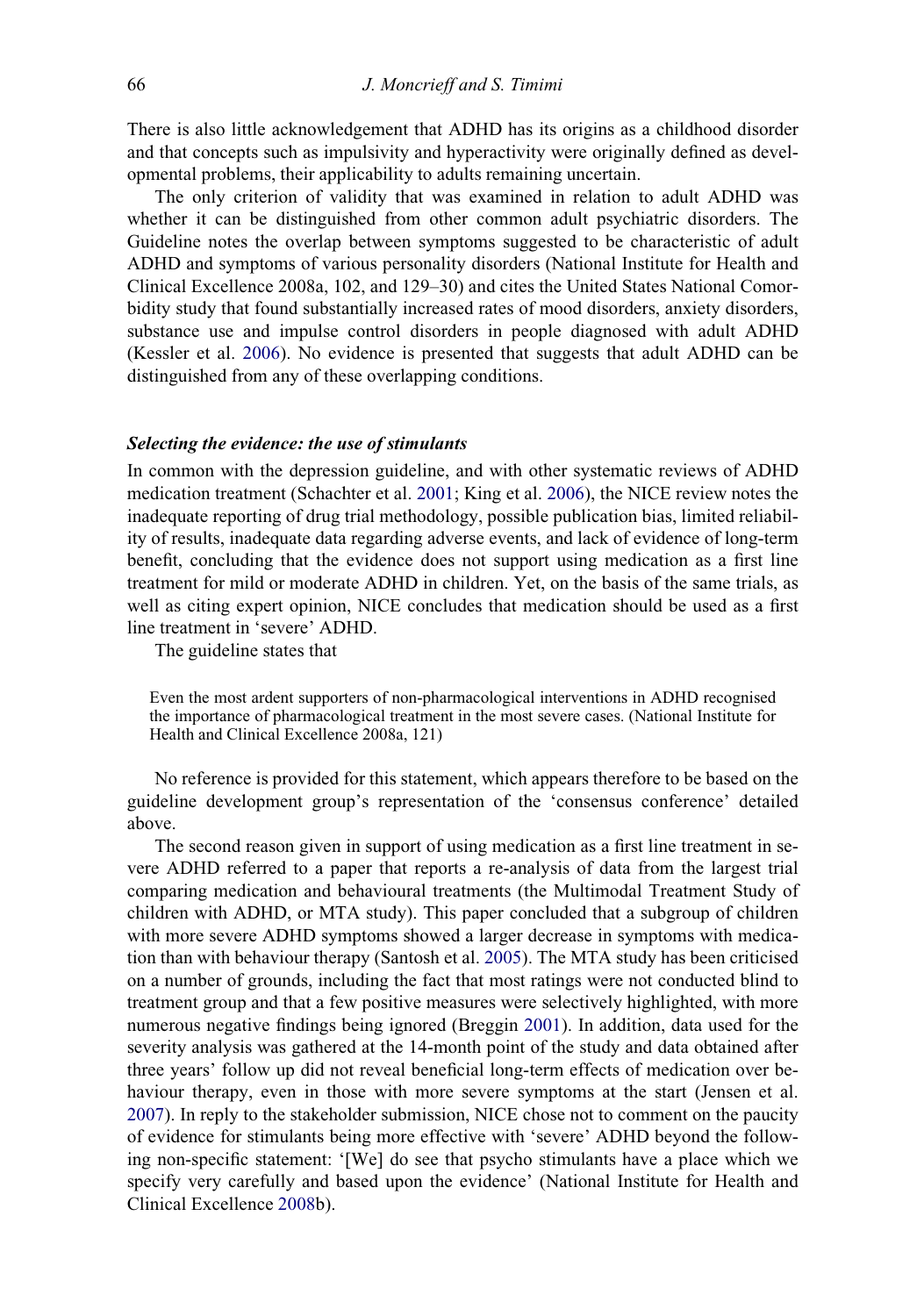The recommendation of the NICE guideline to use medication as a first line treatment for adult ADHD is based on three studies with study duration of 21–45 days (Biederman et al. [2006;](#page-10-18) Spencer et al. [2005;](#page-12-4) Kooij 2004). Two of these studies were conducted by a group of researchers based at Harvard, some of whom were recently revealed to have received million of dollars of personal income from pharmaceutical companies, which they had not declared (Harris and Carey [2008](#page-10-19)). A recent meta-analysis found that there was no difference between stimulants and placebo in parallel group randomised trials in adults with ADHD, and that studies conducted by the Harvard group reported considerably larger effect sizes than other studies (Koesters et al. [2008](#page-11-18)).

### Discussion

The analysis of two NICE guidelines presented here shows how NICE managed challenges to the validity of the concepts of depression and ADHD, and claims for the efficacy of drug treatment, by acknowledging, but never seriously engaging with, opposing arguments and evidence. This strategy enabled NICE to employ the rhetoric of consultation, while effectively marginalising dissenting views, in order to produce an impression of consensus.

NICE's recommendations on the treatment of depression and ADHD make no reference to any problems with the concepts concerned, implying their validity is universally accepted and unproblematic. The depression Guideline, for example, recommends screening certain populations for the presence of depression, which implies a confidence in the diagnosis of depression that is belied by statements in other parts of the Guideline itself. Other than acknowledging that drug treatment of milder disorders is unsupported, recommendations on drug treatment in both Guidelines also failed to reflect the methodological difficulties that were described in other parts of the Guidelines, and the consequent uncertainty of the evidence. Consensus for drug treatment of severe ADHD was claimed without justification and comments that challenged the interpretation of evidence on antidepressants in the depression guideline were ignored.

In both depression and childhood ADHD, the guidelines do not recommend drug treatment as a first line in mild cases, but only as a first line treatment in severe, or moderate to severe, cases. However, although the idea that drug treatment is likely to be more effective in more severe conditions has been assumed for many years, little evidence is cited in either guideline to support this supposition. Since the criteria for assessing severity are only loosely defined, have no distinguishing features, and are not used clinically, it is likely that the label 'severe' will simply be applied to cases in which drug treatment is the desired outcome of the diagnoser or service user. The fact that by 2010, prescriptions for antidepressants in England had risen by 48% to 43 million since the publication of the NICE guideline in 2004, and that stimulant prescriptions have continued to rise since 2008, supports this notion (Information Centre for Health and Social care [2009\)](#page-10-20).

The recommendations concerning adult ADHD are perhaps the most remarkable. A sea change in current psychiatric practice is recommended, with encouragement for the use of a controlled drug with a potentially large adult population and where the possible personal and public health implications of this remain unexplored. The case for the validity of the disorder was hardly considered, and the evidence cited in support of drug treatment was slim and contentious.

The current analysis focuses on the content and development of the NICE guidelines, and has not looked in detail at underlying motivations and interests. The conclusions of both guidelines support the primacy of a technological, medically-based approach to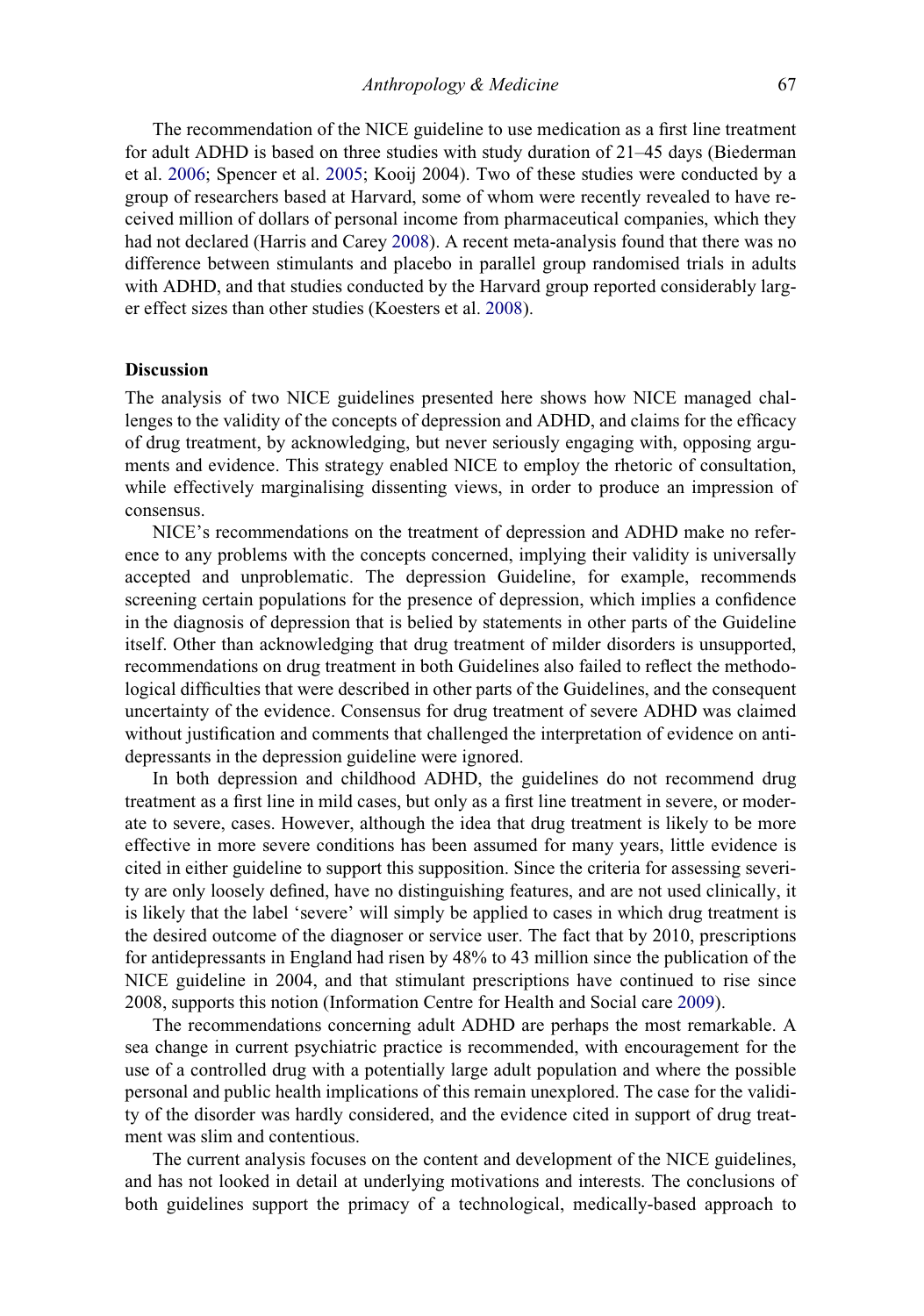understanding and treating psychiatric disorders, and as others have described, a complex array of interests are served by the medicalisation of human difficulties (Conrad [2009\)](#page-10-21). The medical profession and the pharmaceutical industry obviously benefit, but patients and parents have also been instrumental in the medicalisation of ADHD in particular (Conrad and Potter [2000\)](#page-10-22). Some of the authors of both guidelines considered here have declared financial conflicts of interest involving various drug companies, in common with authors of other clinical guidelines (De Vries and Lemmens [2006](#page-10-23); Healy [2006\)](#page-10-24). Although recommendations against the use of drugs in mild disorders may appear to represent a setback to drug sales, by deflecting criticism of the overuse of drugs, they may paradoxically increase the legitimacy of the use of drugs for behavioural problems in general. The recommendation of stimulant use for adult ADHD is a significant boon to the industry, which has recently identified adult ADHD as a fertile area for increased sales (Lead Discovery [2004](#page-11-19)).

The current analysis of the formation of psychiatric guidelines illustrates the symbiosis between power and knowledge highlighted by Foucault [\(2006\).](#page-10-5) NICE guidelines are not unbiased, value-free accounts that arise unaided from the data. They represent a particular position rooted in a technological understanding of the problems concerned, a position that guided and shaped the selection and interpretation of evidence and excluded or ignored evidence that was contradictory. When the Guidelines are published, their influence and authority further entrench the biomedical framework, legitimising the treatment of behavioural and emotional disorders with psychotropic drugs, and eclipsing other accounts of these problems (Moncrieff [2008](#page-11-20)). Viewing guidelines in this light raises questions about the ethics of this process of guideline formation, which can result in the increasing use of drug treatments of unproven value in adults and children with a variety of problems.

Revealing the mechanics of guideline construction, and the difficult task of moulding divergent views and flawed and inconsistent evidence into an authoritative justification of practice, helps to underline the contested nature of psychiatric 'knowledge'. Further investigation could help to illuminate the diverse interests that are served by the medicalising perspective that the guidelines endorse.

### Acknowledgements

The project was not subject to ethical review since it consisted of an analysis of documents in the public domain. JM and ST are members of the Critical Psychiatry Network. Neither author has any financial conflict of interests.

#### **Notes**

- <span id="page-9-0"></span>1. As highlighted by an anonymous reviewer, there is an issue relating to how the politics of power/knowledge influences the construction and enforcement of NICE guidelines in general and how this can and does distort the democratic principle that NICE strives to achieve. Although it is beyond the remit of this paper to examine these broader processes, the authors hope the two case examples will give the readers some impression about how certain perspectives may be silenced and thus go missing from guideline recommendations through the impact of power dynamics.
- <span id="page-9-1"></span>2. The Critical Psychiatry Network is a formally constituted group of psychiatrists set up in 1998 who question the dominance of the biomedical approach to psychiatric conditions. The network's submissions, and NICE's responses to them, are available on the Critical Psychiatry Network website (www.criticalpsychiatry.co.uk).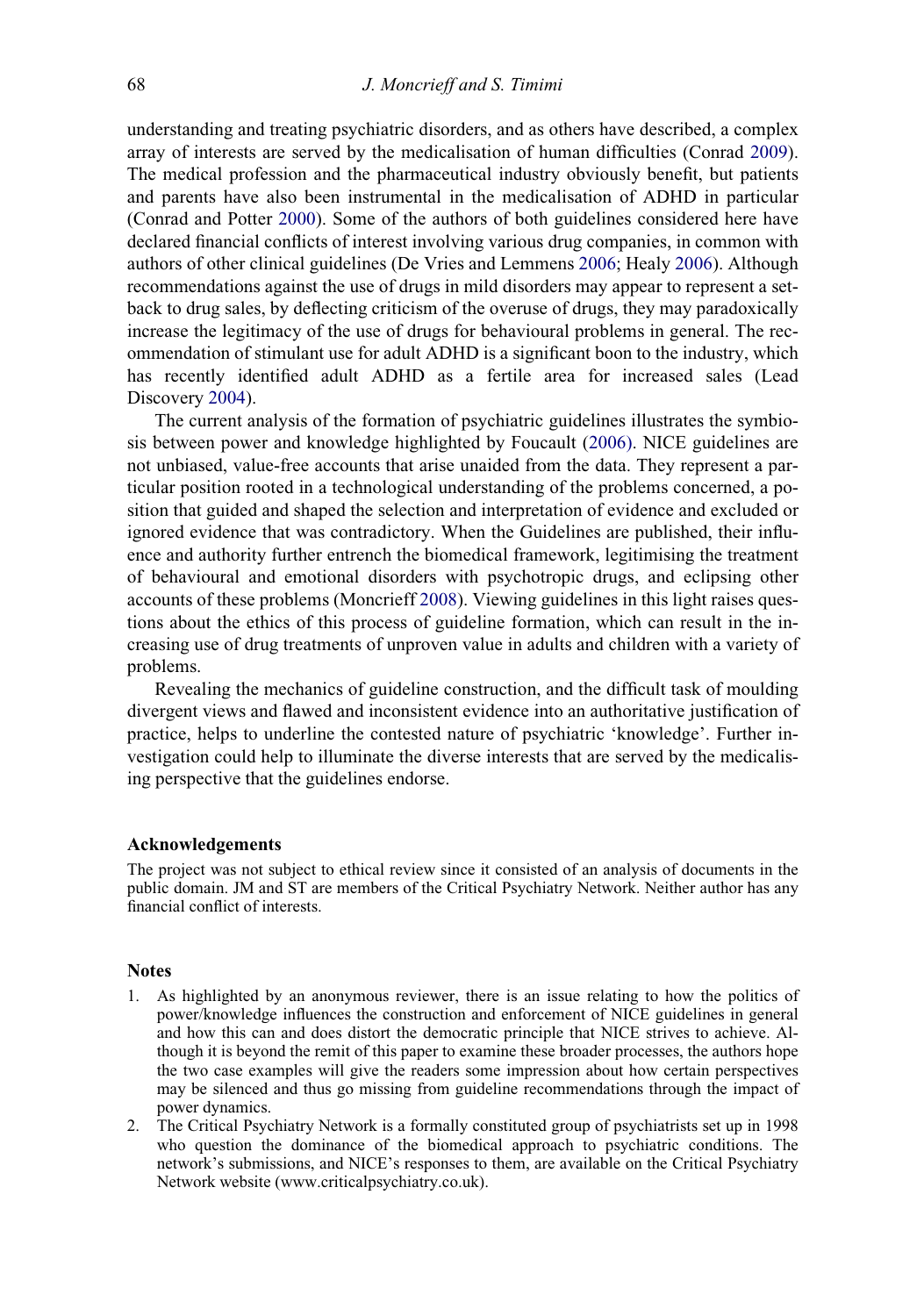#### References

- <span id="page-10-11"></span>Barkley, R.A., M. Fischer, L. Smallish, and K. Fletcher. 2004. Young adult follow-up of hyperactive children: antisocial activities and drug use. Journal of Child Psychology and Psychiatry 45, no. 2: 195–211.
- <span id="page-10-13"></span>Biederman, J, S. Faraone, S. Milberger, J. Guite, E. Mick, L. Chen, et al. 1996. A prospective 4-year follow-up study of attention-deficit hyperactivity and related disorders. Archives of General Psychiatry 53, no. 5: 437–46.
- <span id="page-10-18"></span>Biederman, J., E. Mick, C. Surman, R. Doyle, P. Hammerness, T. Harpold et al. 2006. A randomized, placebo-controlled trial of OROS methylphenidate in adults with attention-deficit/hyperactivity disorder. Biological Psychiatry 59, no. 9: 829–35.
- <span id="page-10-16"></span>Breggin, P. 2001. Talking back to ritalin. What doctors aren't telling you about stimulants and ADHD. Cambridge, MA: Perseus Publishing.
- <span id="page-10-21"></span>Conrad, P. 2009. Medicalization and social control. Annual Review of Sociology 18: 209–32.
- <span id="page-10-22"></span>Conrad, P., and D. Potter. 2000. From hyperactive children to ADHD adults: Observations on the expansion of medical categories. Social Problems 47, no. 4: 559–82.
- <span id="page-10-23"></span>De Vries, R., and T. Lemmens. 2006. The social and cultural shaping of medical evidence: case studies from pharmaceutical research and obstetric science. Social Science and Medicine 62, no. 11: 2694–706.
- <span id="page-10-6"></span>Dowrick, C. 2004. Beyond depression: A new approach to understanding and management. Oxford: Oxford University Press.
- <span id="page-10-9"></span>Dulcan, M.K., and R.S. Benson. 1997. AACAP official action. Summary of the practice parameters for the assessment and treatment of children, adolescents, and adults with ADHD. Journal of the American Academy of Child and Adolescent Psychiatry 36, no. 9: 1311–17.
- <span id="page-10-15"></span>Faraone, S.V., J. Biederman, and E. Mick. 2006. The age-dependent decline of attention deficit hyperactivity disorder: a meta-analysis of follow-up studies. Psychological Medicine 36, no. 2: 159–65.
- <span id="page-10-7"></span>Faravelli, C., P. Servi, J.A. Arends, and W.K. Strik. 1996. Number of symptoms, quantification, and qualification of depression. Comprehensive Psychiatry 37, no. 5: 307–15.
- <span id="page-10-12"></span>Fergusson, D.M., L.J. Horwood, and E.M. Ridder. 2007. Conduct and attentional problems in childhood and adolescence and later substance use, abuse and dependence: results of a 25-year longitudinal study. Drug and Alcohol Dependence 88 Suppl 1: S14–26.
- <span id="page-10-3"></span>Feyerabend, P. 1975. Against method: Outline of an anarchistic theory of knowledge. London: Verso.
- <span id="page-10-4"></span>Foucault, M. 1965. Madness and civilisation. London: Tavistock.
- <span id="page-10-5"></span>Foucault M. 2006. Psychiatric power. Lectures at the College de France 1973–1974. Basingstoke: Palgrave Macmillan.
- <span id="page-10-10"></span>Frick, P.J., R.W. Kamphaus, B.B. Lahey, R. Loeber, M.A. Christ, E.L. Hart, et al. 1991. Academic underachievement and the disruptive behavior disorders. Journal of Consulting and Clinical Psychology 59, no. 2: 289–94.
- <span id="page-10-1"></span>Goldenberg, M.J. 2006. On evidence and evidence-based medicine: lessons from the philosophy of science. Social Science and Medicine 62, no. 11: 2621–32.
- <span id="page-10-19"></span>Harris, G., and B. Carey. 2008. Researchers fail to reveal full drug pay. New York Times June 8.
- <span id="page-10-0"></span>Harrison, S. 1996. The politics of evidence-based medicine in the United Kingdom. Policy and Politics 26: 15–31.
- <span id="page-10-24"></span><span id="page-10-20"></span>Healy, D. 2006. Manufacturing consensus. Culture, Medicine and Psychiatry 30, no. 2: 135–56.
- Information Centre for Health and Social Care. 2009. Prescription Cost Analysis 2008. London, NHS Information Centre.
- <span id="page-10-2"></span>Jenkings, K.N., and N. Barber. 2004. What constitutes evidence in hospital new drug decision making? Social Science and Medicine 58, no. 9: 1757–66.
- <span id="page-10-8"></span>Jensen, P.S., D. Martin, and D.P. Cantwell. 1997. Comorbidity in ADHD: Implications for research, practice, and DSM-V. Journal of the American Academy of Child and Adolescent Psychiatry 36, no. 8: 1065–79.
- <span id="page-10-17"></span>Jensen, P.S., Arnold, L.E., Swanson, J.M. Vitiello B, Abikoff HB, Greenhill LL et al. 2007. 3-year follow-up of the NIMH MTA study. Journal of the American Academy of Child and Adolescent Psychiatry 46, no. 8: 989–1002.
- <span id="page-10-14"></span>Joseph, J. 2003. The Gene Illusion: genetic research in psychiatry and psychology under the microscope. Ross-on-Wye: PCCS Books.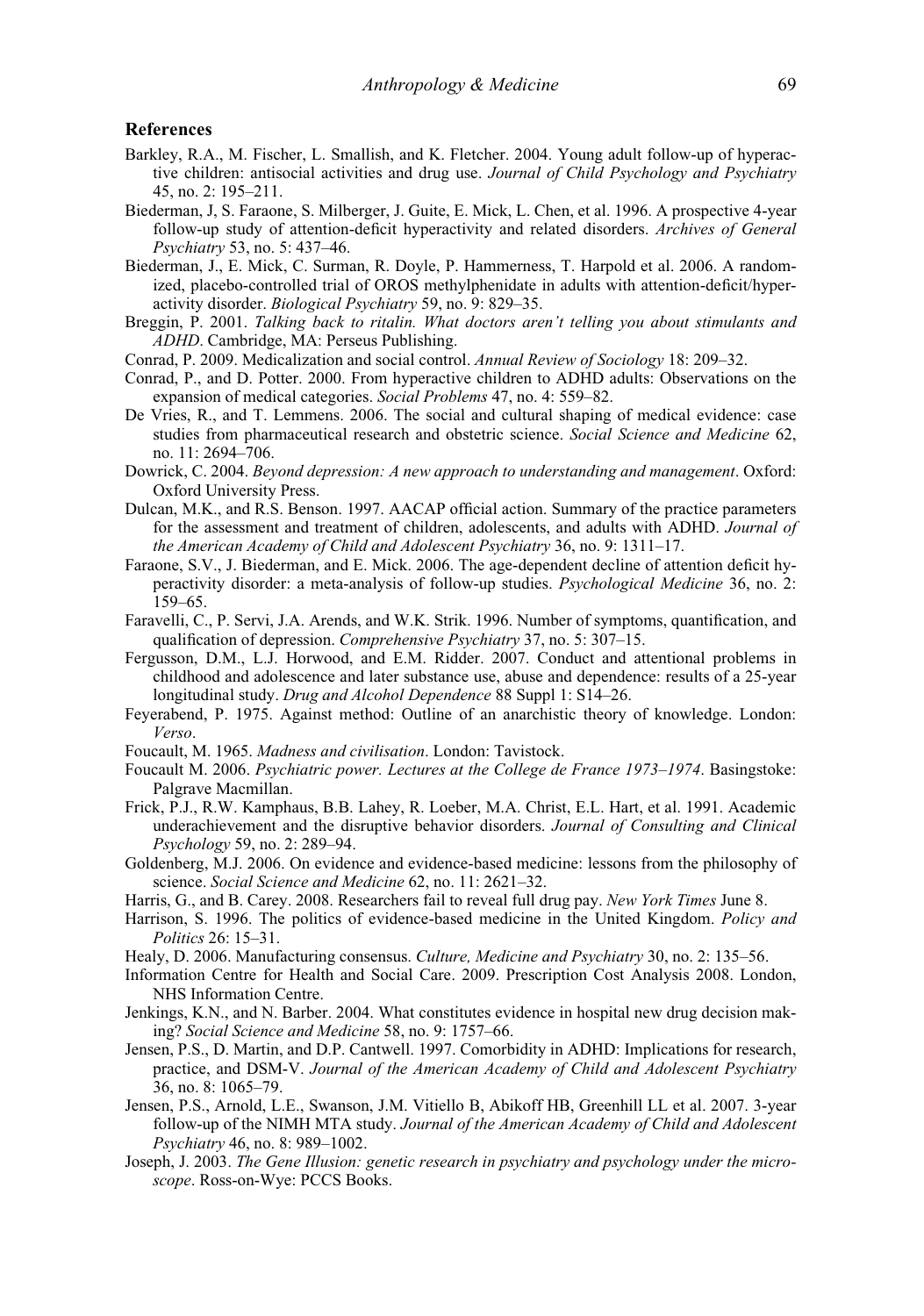- <span id="page-11-14"></span>Kessler, R.C., L. Adler, R. Barkley, J. Biederman, C.K. Conners, O. Demler et al. 2006. The prevalence and correlates of adult ADHD in the United States: Results from the National Comorbidity Survey Replication. American Journal of Psychiatry 163, no. 4: 716–23.
- <span id="page-11-15"></span>King, S., S. Griffin, Z. Hodges, H. Weatherly, C. Asseburg, G. Richardson, et al. 2006. A systematic review and economic model of the effectiveness and cost-effectiveness of methylphenidate, dexamfetamine and atomoxetine for the treatment of attention deficit hyperactivity disorder in children and adolescents. Health Technology Assessment 10, no. 23: iii-146.
- <span id="page-11-11"></span>Kirsch, I., and J. Moncrieff. 2007. Clinical trials and the response rate illusion. Contemporary Clinical Trials 28: 348–51.
- <span id="page-11-18"></span>Koesters, M., T. Becker, R. Kilian, J.M. Fegert, and S. Weinmann. 2008. Limits of meta-analysis: methylphenidate in the treatment of adult attention-deficit hyperactivity disorder. Journal of Psychopharmacology. doi: 10.1177/0269881108092338
- Kooij, J.J., H. Burger, A.M. Boonstra, P.D. Van der Linden, L.E. Kalma, J.K. Buitelaar. 2004. Efficacy and safety of methylphenidate in 45 adults with attention-deficit/hyperactivity disorder. A randomized placebo-controlled double-blind cross-over trial. Psychological Medicine 34, no. 6: 973–82.
- <span id="page-11-6"></span>Kuhn, T.S. 1970. The structure of scientific revolutions. 2nd ed. Chicago: University of Chicago Press.
- <span id="page-11-4"></span>Lambert, H. 2006. Accounting for EBM: notions of evidence in medicine. Social Science and Medicine 62, no. 11: 2633–45.
- <span id="page-11-5"></span>Landsman, G.H. 2006. What evidence, whose evidence?: Physical therapy in New York State's clinical practice guideline and in the lives of mothers of disabled children. Social Science and Medicine 62, no. 11: 2670–80.
- <span id="page-11-8"></span>Latour, B. 1987. Science in action: How to follow scientists and engineers through society. Cambridge, MA: Harvard University Press.
- <span id="page-11-19"></span>Lead Discovery. 2004. Adult ADHD – therapeutic opportunities. Lead Discovery (cited 2009 April 17); Available from: [https://www.leaddiscovery.co.uk/reports/813/Adult\\_ADHD\\_ herapeutic\\_](https://www.leaddiscovery.co.uk/reports/813/Adult_ADHD_Therapeutic_Opportunities) [Opportunities.](https://www.leaddiscovery.co.uk/reports/813/Adult_ADHD_Therapeutic_Opportunities)
- <span id="page-11-12"></span>Lee, S.S., and S.P. Hinshaw. 2004. Severity of adolescent delinquency among boys with and without attention deficit hyperactivity disorder: predictions from early antisocial behavior and peer status. Journal of Clinical Child and Adolescent Psychology 33, no. 4: 705–16.
- Mannuzza, S., R.G. Klein, H. Abikoff, J.L. Moulton III. 2004. Significance of childhood conduct problems to later development of conduct disorder among children with ADHD: A prospective follow-up study. Journal of Abnormal Child Psychology 32, no. 5: 565–73.
- <span id="page-11-20"></span>Moncrieff, J. 2008. The myth of the chemical cure: A critique of psychiatric drug treatment. Basingstoke: Palgrave Macmillan.
- <span id="page-11-3"></span>Moreira, T. 2005. Diversity in clinical guidelines: the role of repertoires of evaluation. Social Science and Medicine 60, no. 9: 1975–85.
- <span id="page-11-0"></span>National Institute for Health and Clinical Excellence. 2004. Depression: Management of depression in primary and secondary care. Clinical practice guideline Number 23. London: National Institute for Clinical Excellence.
- <span id="page-11-2"></span>National Institute for Health and Clinical Excellence. 2008a. Attention Deficit Hyperactivity Disorder. Diagnosis and management of ADHD in children, young people and adults. National Clinical Practice Guideline Number 72. London: National Institute for Clinical Excellence.
- <span id="page-11-17"></span>National Institute for Health and Clinical Excellence. 2008b. Response to comments on ADHD draft guidelines.
- <span id="page-11-1"></span>National Institute for Health and Clinical Excellence. 2009. Depression: Management of depression in primary and secondary care. Revised clinical practice guideline Number 23. London: National Institute for Health and Clinical Excellence.
- <span id="page-11-7"></span>Pickering, A.E. 1992. Science as practice and culture. Chicago: University of Chicago Press.
- <span id="page-11-10"></span>Pilgrim, D., and R.P. Bentall. 1999. The medicalisation of misery: A critical realist analysis of the concept of depression. Journal of Mental Health 8: 261–74.
- <span id="page-11-13"></span>Price, T.S., E. Simonoff, P. Asherson, S. Curran, J. Kuntsi, I. Waldman, et al. 2005. Continuity and change in preschool ADHD symptoms: Longitudinal genetic analysis with contrast effects. Behav Genet 35, no. 2: 121–32.
- <span id="page-11-9"></span>Proctor, R.N. 1991. Value-free science? Purity and power in modern knowledge. Cambridge, MA: Harvard University Press.
- <span id="page-11-16"></span>Santosh, P., E. Taylor, J. Swanson, et al. 2005. Refining the diagnoses of inattention and overactivity syndromes: A reanalysis of the Multimodal Treatment study of attention deficit